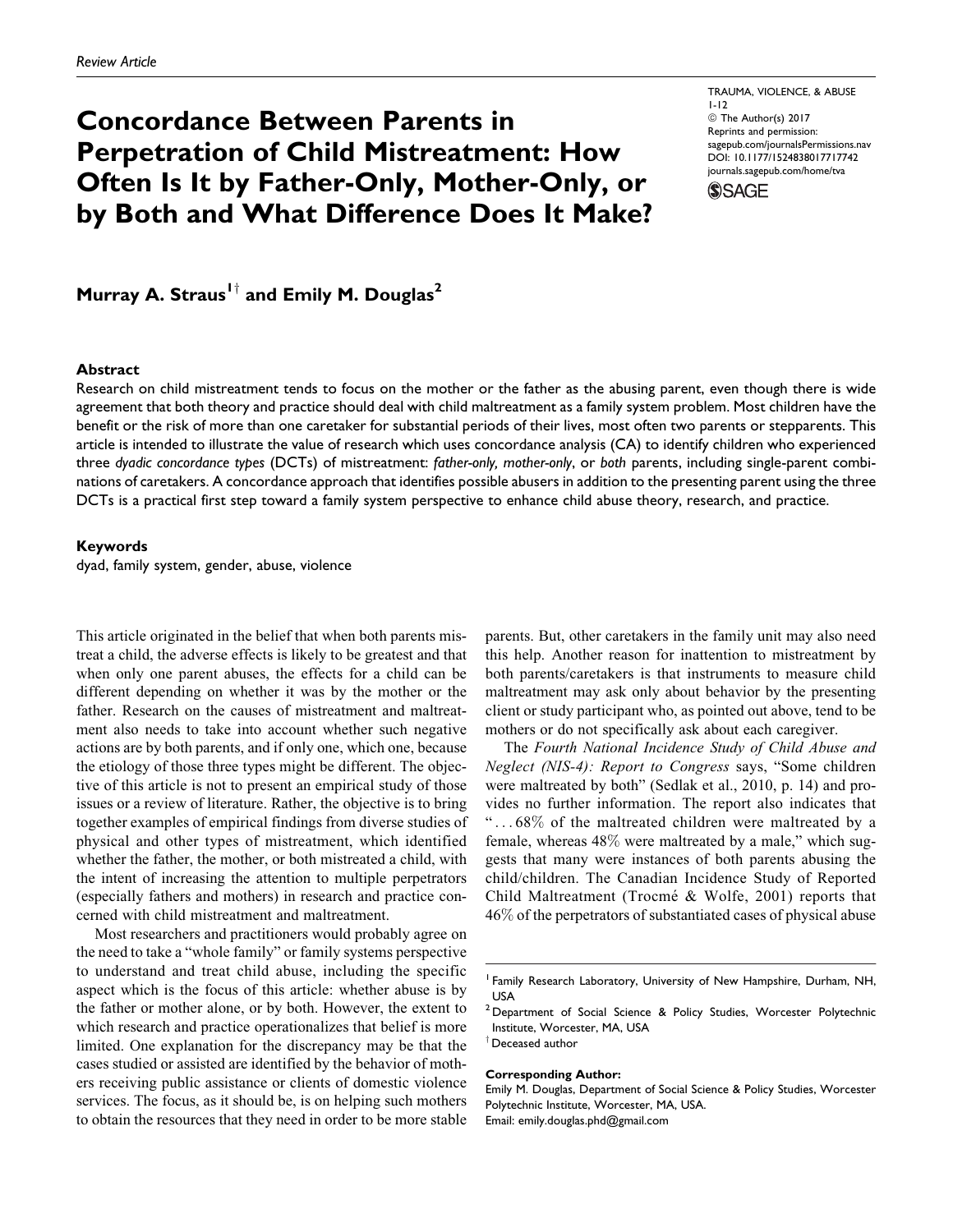were fathers, but does not report the percentage of cases in which both parents or caretakers abused. The 2013 national statistics on cases known to child protective services (CPS) in the 50 U.S. states indicate that 45% of the time the abusing parent was a mother and 22% of the time fathers (U.S. Department of Health & Human Services, 2015). But were mothers really twice as often the abusive parent than fathers? This article explores these issues.

Although being exposed to physical violence between parents is now recognized as a type of maltreatment, the forms completed by CPS workers typically ask only if there is domestic violence present in the home, not if was by the father, by the mother, or both (Baynes & Holland, 2012; Devaney, 2008). Research using that data and interventions to end the violence are therefore often unable to distinguish between when it was only by the father, only by the mother, or when, as found by all studies which do have this data, most partner violence involves assaults between both parents against each other (Langhinrichsen-Rohling, Selwyn, & Rohling, 2012; Michel-Smith & Straus, 2014).

## Current Article

A central objective of this article is to illustrate what is learned about child maltreatment when that is taken into account by classifying cases into dyadic concordance types (DCTs). The three DCT categories are father-only, mother-only, or both mistreated a child. Identifying which of the three DCTs characterizes a case is the basic first step in concordance analysis (CA). CA is a recently introduced dyadic approach to family relationship problems (Rodriguez & Straus, 2016; Straus, 2015). It supplements and augments the widely used actorpartner interaction model (APIM) dyadic approach. Although APIM has been used for many family relationship problems, it has only rarely been applied to research on child maltreatment (Riggs, Cusimano, & Benson, 2011). APIM is a tool that allows one to predict the pathways to particular dependent variables or outcomes. DCT is also a research tool, but it provides descriptive information about the sample (Straus & Douglas, Provisionally Accepted), which is the advantage for this particular article.

Identification of DCTs is practical because it requires only determining whether each parent mistreated the subject child. A clinician then almost instantly knows the DCT of the case. In research, a cross tab results in four cells, one is the cases in the father-only category, one the mother-only, and one the both mistreated category. If the study sample is from the general population, the fourth cell identifies the neither group (the "reference category" for statistical analyses). The theoretical basis and methodology of DCTs for describing and analyzing many forms of intrafamily maltreatment, not just child mistreatment or maltreatment, are presented in a previous article (Straus, 2015). This approach can be taken with children in single-parent households because others, such as a grandmother or parent's partner, often provide child care even if they do not reside in the home. They are a large percentage of cases



Figure 1. Concordance between parents in physical abuse.

known to CPS. DCTs for these situations can be created using the same method as when there are two parents. It also assures identifying the ameliorative effects of supportive parenting by the other parent or caretaker (Alexander, 2014).

The objective of increasing attention to multiple perpetrators (especially fathers and mothers) is also important for understanding the effect of children growing up with parents who are violent toward each other. The adverse effects of children's exposure to violence are well established (Holden, Geffner, & Jouriles, 1998; Straus, 1992). However, most of this research examined only cases of father-to-mother assault or failed to identify the abusing parent. In contrast, studies that examined the role of both parents in potentially assaulting each other found the same or greater harm when the mother is the only one to assault the other parent (Kwong, Bartholomew, Henderson, & Trinke, 2003; Moretti, Bartolo, Craig, Slaney, & Odgers, 2014; Straus, 1992). Exploring the potential difference it makes in outcomes if the child is exposed to violence between partners, that is mother-only, father-only, or both, is the second objective of this article, which is also accomplished through the use of CA. A concluding objective is to suggest the implications for research, prevention, and treatment of identifying the DCT of the cases studied or treated.

# Extent of Concordance Between Parents in Child Mistreatment

### Concordance in Physical Abuse

Only a few studies report DCTs for physical abuse or the data needed to identify them. This section compares two of them. Figure 1 presents the percentage in each DCT found by two very different studies. Both are graphed in the same figure to draw attention to the ways they are similar as well as different. The data in the left panel of Figure 1 are from the annual report on child maltreatment cases known to CPS in the United States, which is based on the 2013 data from the National Child Abuse & Neglect Data System (U.S. Department of Health & Human Services, 2015). The results on the right side of Figure 1 are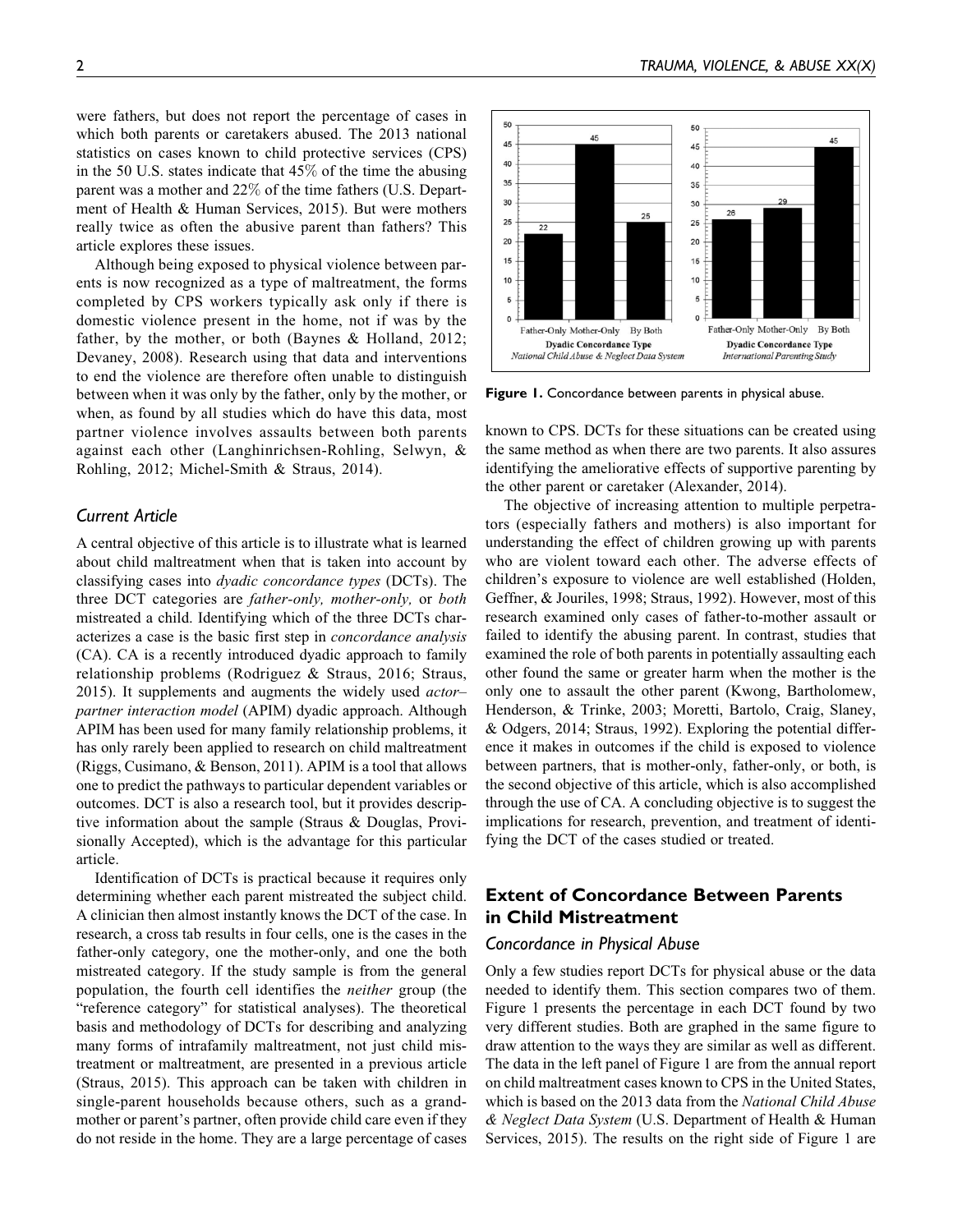from a study of 11,408 students in the 15-nation International Parenting Study that was conducted between 2007 and 2010 (Straus, 2008; Straus & Michel-Smith, 2014). The DCTs for CPS records were mother-only 45%, but for the student-report data, mother-only was just 29%, and the largest category was both abused (45%). However, the percentage of father-only is similar between the two data sources (22% and 26%). The two studies differ in many ways, making the difference in the percentages difficult to interpret. For example, about 13% of the child victims in this sample of children known to CPS are in the age bracket of 10 years, whereas for reasons given in Straus & Michel-Smith (2014), the student data were obtained for age 10. Another departure between the two is the vast difference in the sensitivity of the two studies. The physical abuse rate based on cases known to CPS is not presented by age, but for all cases in the United States, it is under  $1\%$ , compared to  $21\%$  of students who reported having been physically abused by being punched, kicked, or beaten up by a parent the year they were 10 years old. Although these differences make it difficult to understand why the percentage in each DCT is different for CPS cases and university student cases, it is still relevant for the issue of the current article. Among the many possible explanations is that the large percentage in the mother-only category reflects administrative procedures focused on the presenting case rather than on whole-family investigation of the child's history of abuse. It could also occur if the identified abuser hides abuse by the other parent. It is important to recognize that sensitivity of measures is only one of a handful of issues that should be considered when comparing outcomes of studies. Other considerations include definitions, methods of data collection, age of children and respondents, official versus selfreported data, and year that data were collected—just to mention a few.

Method of calculating percentage in each DCT. The bars in right side of Figure 1 are for the subgroup of students who experienced physical abuse rather than the percentage of the total sample in each DCT. Calculating the percentage in each DCT on the basis of the subgroup involved in abuse was used and is recommended when an objective is to compare different studies or different forms of abuse. This is needed to control for differences in the sensitivity of studies and in the prevalence of different forms of abuse, as described in the previous section. If the percentage of the total student sample had been used to calculate the percentage in, for example, the motheronly DCT, it could be 20 times higher than in the child protection cases. However, as Figure 1 shows, when controlling for sensitivity of the measure, the percentage mother-only when there was abuse is much *lower* for the student sample. At the same time, it is important to keep in mind that, using this method, the percentage in each DCT is only for the cases in which abuse had occurred.

To compare different forms of abuse, as in the case of comparing different studies, it may be necessary to control for differences in prevalence. This is illustrated in the next section of this article which compares the percentage in each DCT for four abusive behaviors (neglect, rejection of the child, spanking, and assaulting the other parent). The percentage in each DCT is based on only the cases with the index form of mistreatment. Using this procedure, the results show that despite differences in the prevalence of these behaviors, the both category was always at least 45% of the cases in which the behavior has occurred (as observed in the forthcoming Figure 2a–d). The implications of the predominance of cases in the both DCT are examined more fully in the Discussion section.

Despite the above, identifying DCTs on the basis of the total sample is necessary for one key purpose of CA. This is to test the hypotheses about what difference it makes if the child is in one or the other of the three DCTs. Examples are given in the "Do Dyadic Concordance Types Differ In Their Relation To Child Well-Being?" section.

## Concordance in Other Modes of Mistreatment

Up to this point, DCTs for *physical* abuse have been the focus. It is important to have information on their use in relation to other maltreating behaviors by parents. This section and the one which follows use published results and data on samples available to the author to provide that information.

Neglect. Figure 2a gives the distribution of DCTs for neglect as measured by the Multidimensional Neglect Scale (Kaufman Kantor et al., 2004; Straus, 2003) for the childhood experiences of students in 15 nations, also from the International Parenting Study; the left side of the figure reports scores for male students, the right for female. The bars are for students with neglect scores at or above the 80th percentile. This high cut-point was used because the items in the scale are for forms of neglect that would not usually be considered clinically important unless they occurred repeatedly. It shows that, when there is this level of neglect, most often it was by both parents. Part of the importance of these results stems from the fact that neglect is the type of maltreatment identified for about at least three quarters of cases of maltreatment dealt with by CPS in the United States. The finding that, when there is neglect, both is the predominant pattern is extremely important because neglect by one parent can be compensated for by the other parent. Therefore, interventions need to be based on an assessment of both parents.

Rejection. Figure 2b graphs the results of two very different studies of rejection of children by parents. The left side is data from interviews with a pioneer CA methodology of 158 parents of children in third grade (Eron, Banta, Walder, & Laulicht, 1961). The right side is for the sample of students in 15 nations using the Rohner (Rohner & Khaleque, 2005) scale to measure rejection. The data that are displayed are for the subsample with rejection scores at or above the 50th percentile. In these very different studies, rejection by both parents is documented by over half the cases. A study of rejection reported by 2,624 Italian children aged 10–16 (Miranda, Affuso, Esposito, & Bacchini, 2015) found similar percentages in each DCT.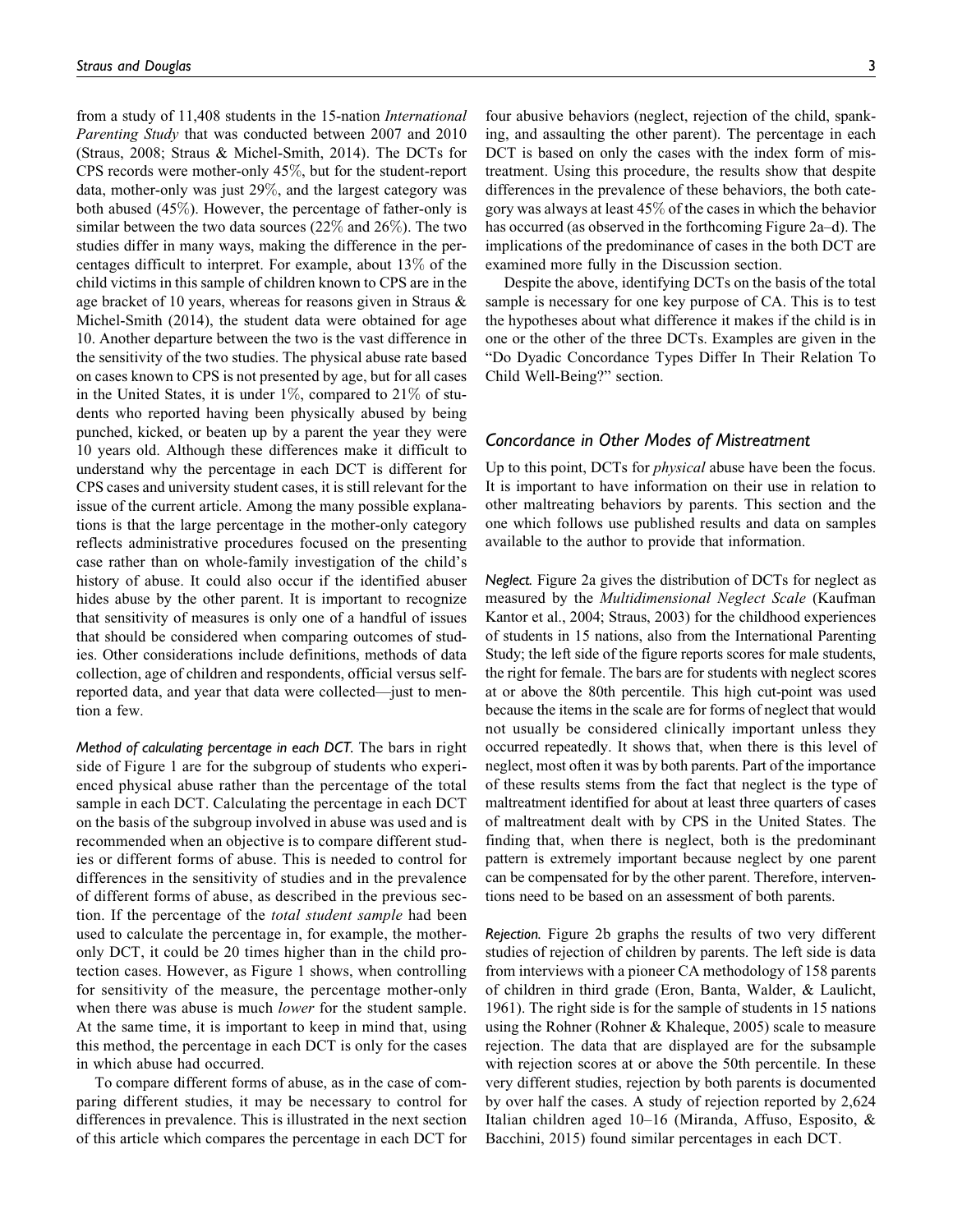

Figure 2. Concordance between parents in four modes of mistreatment toward children.

Violence between parents. Exposing children to violence between parents is now recognized as a form of child maltreatment (Bourassa, Lavergne, Damant, Lessard, & Turcotte, 2008; Straus, 1992). Like other forms of maltreatment, it adversely affects the social and psychological development of children subjected to it (Douglas & Hines, 2016; Holden et al., 1998; Straus, 1992; Straus, Douglas, & Medeiros, 2014b). The left panel of Figure 2c graphs data from the LONGSCAN study of 1,354 children in five U.S. states who either were reported for maltreatment or were judged to be at very high risk of maltreatment (Runyan et al., 1998). Fourteen percent of this sample, in addition to being victims of abuse or neglect, lived in homes where there was violence between the parents (as measured by mother's reports). The bars show that in 14% of the cases assault perpetration between the parents was father-only, mother-only, or both assaulted.

The right panel of Figure 2c is for the International Parenting Study sample of students in 15 nations. The results for *any* assault between the parents or adults in the home follow the same pattern of DCTs. What is plotted in Figure 2c is for severe assault. Fourteen percent of the students were victims of growing up with parents who physically assaulted the other parent. Comparing the left panel of Figure 2c with the right panel shows that, when there was violence between parents of either the LONGSCAN abused child sample or the student sample, the largest percentage of cases were in the both assaulted DCT category. Moreover, the left panel of Figure 2c shows that this applies to cases of children known to CPS. The right panel of Figure 2c shows that it applies to cases of severe assault between the parents of students (see also Straus, 2011).

Although violence in the relationship of intimate couples is widely perceived to be perpetrated primarily by men, almost 300 studies have found similar rates of assault by male and female partners (Archer, 2000; Desmarais, Reeves, Nicholls, Telford, & Fiebert, 2012). The few can be tied to the methodology of several studies (Straus, 1999). The outstanding example is the U.S. National Crime Victimization Survey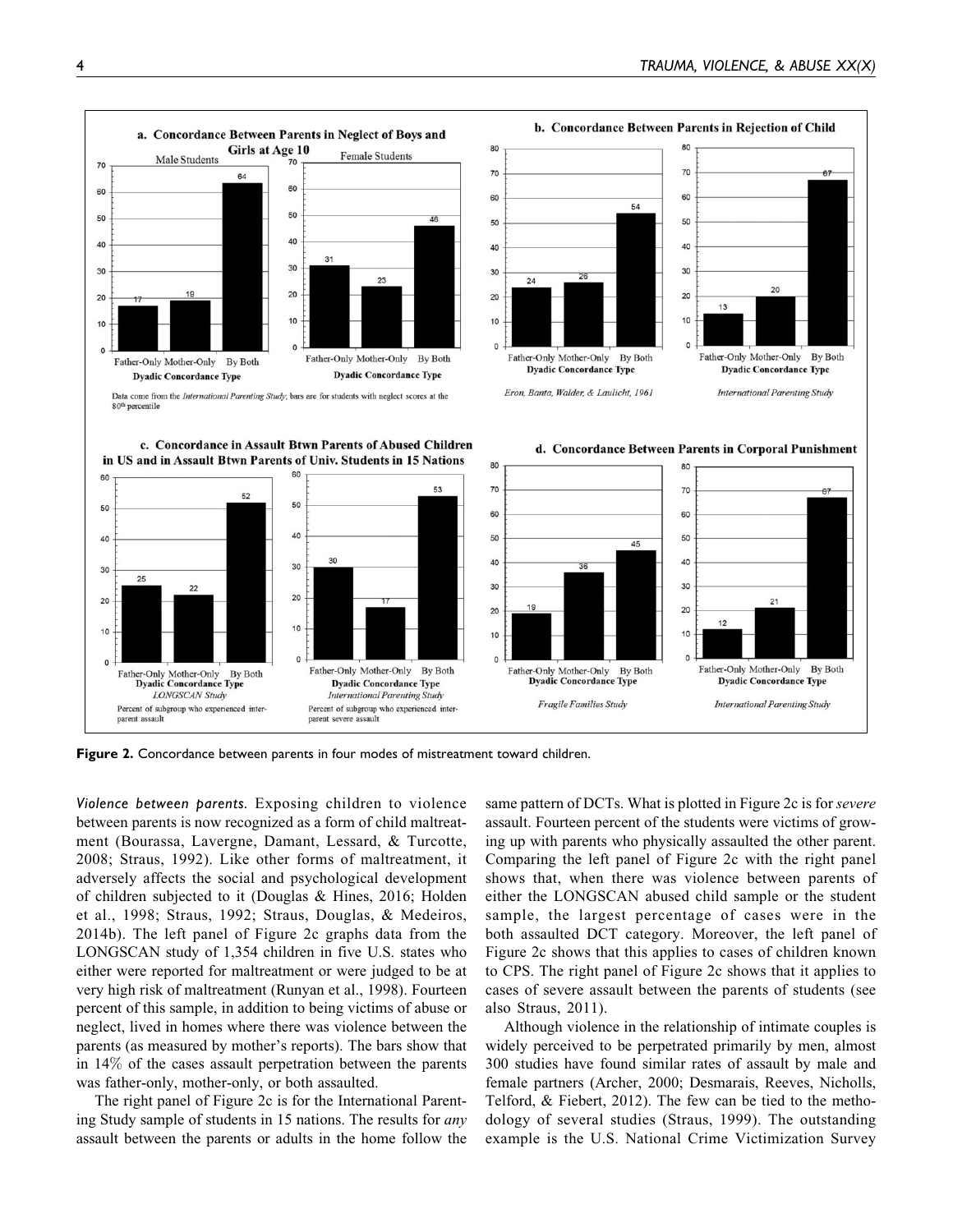(NCVS). The NCVS has consistently found about 85% of partner assaults were perpetrated by the male partner. The characteristics of this one survey produce results which are so different than almost all other studies of gender differences in assault have been identified before in Straus (1999). Empirical research has found that respondents are more likely to think of being attacked by a male than a female partner as a crime (Bates & Graham-Kevan, 2016; Sorenson & Taylor, 2005). As a result of these cultural beliefs, when someone has been hit by a male partner, the incident is more likely to be perceived and reported as a crime. A very small percentage of domestic assaults by either men or women results in injury (Stets & Straus, 1990), but when men assault, injury is more likely. Because injury is an important determinant of whether an attack is perceived as a "family fight" or a "crime," that is key to how individuals respond to a crime survey. Given the culturally shaped perceptions of partner violence perpetrated by women, the percentage of assaults reported to be perpetrated by women is much lower than in surveys of crime than in surveys of family problems.

In addition to the meta-analyses already cited which identified more than 300 studies which found a similar percentage of women and men assaulted a partner, recent reviews have found over 50 studies which reported the percentage of violent couples in each measured DCTs (Langhinrichsen-Rohling et al., 2012; Michel-Smith & Straus, 2014). Both of these reviews found that the typical pattern is almost always similar to what is shown in Figure 2c: When there is violence in a relationship, about half the time it is bidirectional and that this even applies to clinical samples, such as cases receiving services for battered victims.

Spanking children. Is spanking a form of child maltreatment? In the United States when a child misbehaves, corporal punishment (CP) or "spanking" is legal and morally correct (Straus, Douglas, & Medeiros, 2014a). However if, rather than cultural norms, the criterion for maltreatment is whether a form of parenting is associated with an increased probability of the child developing social and psychological problems, there is overwhelming evidence, including longitudinal research, that legal CP is harmful (Gershoff, 2002; Straus et al., 2014b). Therefore, in this article, despite legal support in every state in the United States and cultural norms which support spanking, we conceptualized CP as a form of child maltreatment. This difference between the legal status and the conceptual evaluation is parallel to the distinction between the legal right of husbands in the United States until the 1970s to "physically chastise an errant wife" provided it was not excessive, wasn't abuse (Straus, 2001; Straus et al., 2014b), and current conceptualization of that behavior as partner abuse. A similar change is occurring in respect to CP. Previously, it was both expected and required of good parents and was widely believed that, in addition to correcting misbehavior, CP "built character" (Henry, 1963/1974). Currently, most American parents probably think CP should be avoided, but at the same time, repeated national surveys found that about 70% of Americans believe "a

good hard spanking is sometimes necessary" and at least that percentage spank toddlers. These statistics and an explanation for this seeming inconsistency can be found in the study of Straus et al. (2014b).

The current extent of CP is shown in Figure 2d. The left side of the figure graphs the DCTs for spanking a nationally representative sample of U.S. children (Taylor, Lee, Guterman, & Rice, 2010; Taylor, Manganello, Lee, & Rice, 2010). The right side graphs the DCTs for CP experienced by 11,408 students in the 15-nation International Parenting Study (Straus & Michel-Smith, 2014). Both studies found very high rates for this aspect of parenting behavior. Regardless of whether the child has experienced CP by the mother-only, the father-only, or by both, it was associated with an increased probability of violence later in life, but especially if both parents used CP (Rebellon & Straus, 2014).

Despite the legal and cultural norms just cited, a growing minority of professionals recognize that, although spanking may be for the socially legitimate purpose of correcting misbehavior, it is associated with an increased probability of the child later manifesting social and psychological problems. This is based on research which found the subsequent problems associated with spanking are virtually the same as the problems associated with child abuse (Gershoff, 2002; Straus et al., 2014b). The main difference between CP and physical abuse is that the probability of the adverse effect is lower for CP than for physical abuse. For example, both CP and physical abuse have been found to be associated with an increased probability of assaulting a partner later in life, but the relative risk ratio is lower for CP although statistically significant (see the studies summarized in Straus et al., 2014a). Further, empirical studies, including longitudinal studies, have almost always found similar harmful effects (Lansford, 2010; Lansford et al., 2014; Straus et al., 2014b) in societies and sectors of society with cultural norms approving or requiring CP.

# Consistency of Dyadic Concordance Types

For DCTs to be a standard part of identifying cases of child maltreatment, there needs to be evidence that DCTs are consistent across the varied circumstances in which child maltreatment occurs. Tables 1 and 2 provide evidence on that issue. The data in both tables are from the previously cited study of students in the International Parenting Study (Straus & Michel-Smith, 2014). For brevity, results from that study will be referred to as differences between nations. However, as explained in an article on the validity of results from crossnational studies of convenience samples of students (Straus, 2009), the findings refer to the effect of the national context of the students. It is a reasonable assumption that if an aspect of the national context applies to students, it is likely to also apply to other sectors of the population.

Table 1 shows that there is a similar distribution of DCTs in families in Asia, Europe, and North America. The most consistent pattern is that, when there is violence in the relationship of parents, it involves assaults by both parents in about half of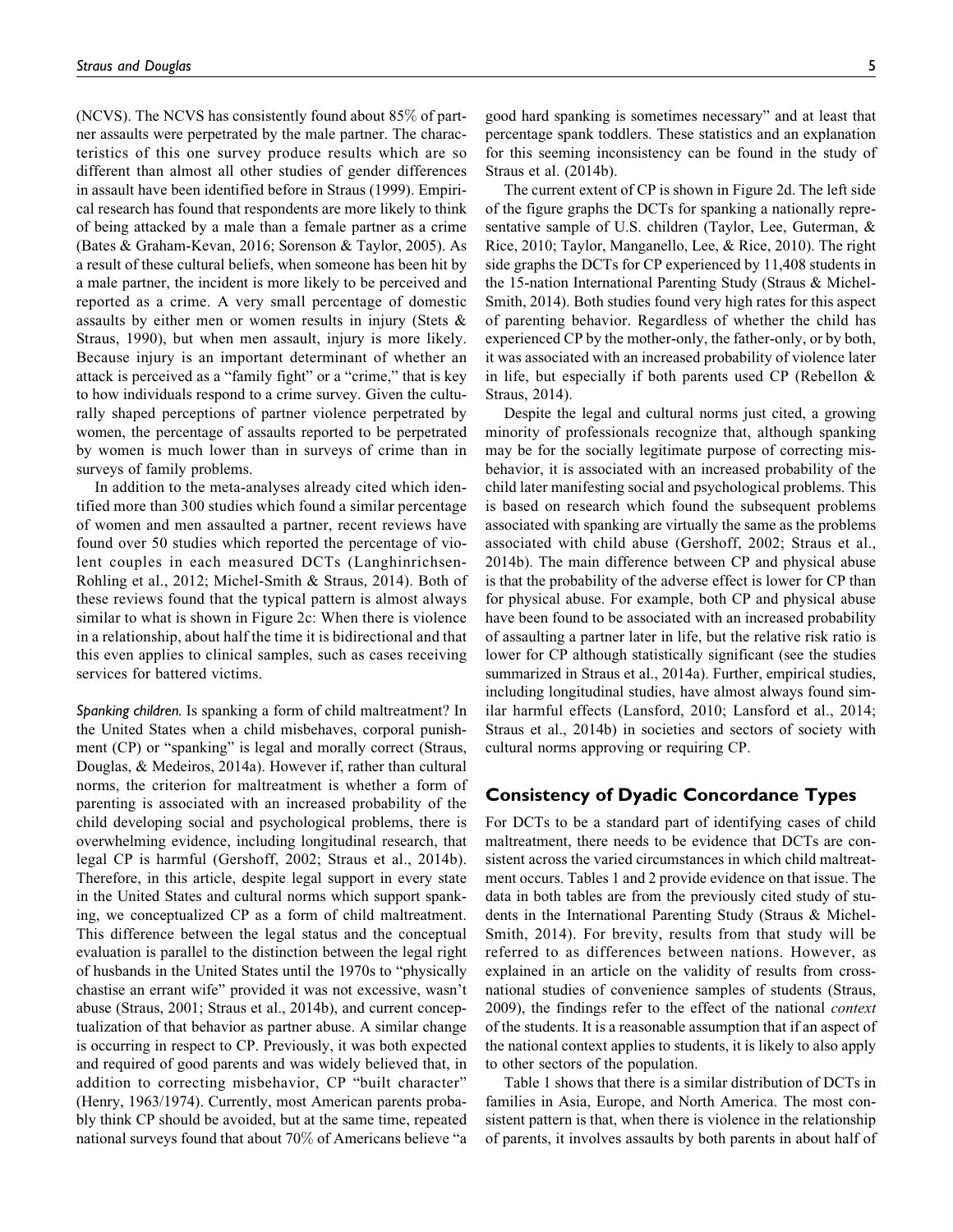|                      |                 |                                                        | Dyadic Concordance Type |                             |                            |
|----------------------|-----------------|--------------------------------------------------------|-------------------------|-----------------------------|----------------------------|
| Region               | Gender          | Percentage<br>Who were<br>of Child Abused (%) Only (%) | %<br>Father-            | ℅<br>Mother-<br>Only $(\%)$ | % Both<br>Abused<br>$(\%)$ |
| Asia                 | м<br>F<br>Total | 53<br>38<br>44                                         | 20<br>15<br>17          | 21<br>39<br>31              | 58<br>46<br>52             |
| Europe and<br>Israel | м<br>F<br>Total | 25<br>17<br>20                                         | 29<br>28<br>28          | 18<br>33<br>28              | 53<br>39<br>44             |
| North America        | м<br>F<br>Total | 26<br>15<br>18                                         | 29<br>25<br>27          | 19<br>37<br>29              | 52<br>38<br>44             |

Table 1. Concordance Between Parents in Physical Abuse of Child in Three World Regions, by Sex of Child Reporting the Experience.

Table 2. Concordance Between Parents in Physical Abuse of Child by National Context.

|                  |                      |                  | Dyadic Concordance Type |                     |                    |
|------------------|----------------------|------------------|-------------------------|---------------------|--------------------|
| Region           | National<br>Context  | Abused<br>$(\%)$ | Father-<br>Only (%)     | Mother-<br>Only (%) | Both<br>Abused (%) |
| All nations      |                      | 22               | 26                      | 29.0                | 45                 |
| Asia             | Hong Kong            | 40               | 19                      | 27                  | 54                 |
|                  | Taiwan               | 48               | 16                      | 34                  | 50                 |
| Europe           | Belgium              | 13               | 46                      | 30                  | 25                 |
|                  | Greece               | 30               | 23                      | 28                  | 49                 |
|                  | ltaly                | 19               | 20                      | 37                  | 44                 |
|                  | Poland               | 27               | 25                      | 16                  | 59                 |
|                  | Russia               | 24               | 28                      | 30                  | 42                 |
|                  | Scotland             | 16               | 45                      | 35                  | 21                 |
|                  | Slovenia             | 25               | 34                      | 23                  | 43                 |
|                  | Spain                | 12               | 22                      | 35                  | 43                 |
|                  | Switzerland          | $\overline{14}$  | 27                      | 27                  | 47                 |
| Mid-East         | Israel               | 26               | 24                      | 16                  | 6 I                |
| North<br>America | Canada               | 17               | 27                      | 30                  | 43                 |
|                  | <b>United States</b> | 19               | 26                      | 29                  | 45                 |

such families. When there was just one violent parent, it was usually a similar percentage of father-only and mother-only. Table 1 also shows that although the column headed percentage violent shows differences between regions in the percentage of students with violent parents, the columns headed DCTs show that in all regions, and according to both male and females, when there was violence between their parents, the most frequent DCT was both parents assaulted. This pattern applies to the childhood experiences of both male and female college students, but the table also clearly shows that a larger percentage of males than females were physically abused in childhood.

Table 2 presents the data for each of the 15 nations. As is to be expected, there is more variability between nations than when the results are grouped by region, but the predominance of the both category is present for 14 of the 15 nations. Thus, regardless of whether the data to identify DCTs are provided by men or women, and in almost all regions and almost all nations, identifying the DCTs of families produces a consistent distribution of cases in the three types.

Tables 1 and 2 show a high degree of constancy, but they are for just one aspect of abuse and are the results from a single study. Thus, the consistency could reflect the common methodology. Fortunately, there is evidence from other studies, such as research on partner violence from many studies using a wide variety of samples and methods, as shown in two meta-analyses (Archer, 2002; Langhinrichsen-Rohling et al., 2012; Straus, 2011).

# Do Dyadic Concordance Types Differ in Their Relation to Child Well-Being?

What difference does it makes for the child if maltreatment is father-only, the mother-only, or by both? Because of the difficulty locating empirical studies of this issue, most of the studies in this section are for the sample of the International Parenting Study.

# Rejection

The percentage in each DCT for child rejection found by the pioneer study of concordance in child maltreatment (Eron et al., 1961) was presented previously in Figure 2b. In this section, the issue is whether the effects were different between the DCTs on the dependent variable which was using aggression against other children in school. Not surprisingly, children rejected by both parents had the highest aggression scores. When mother was the only rejecting parent, child aggression was also significantly higher, even though not as high as when both parents rejected. However, the level of aggression by children in the father-only rejected DCT was not different than for the children who were not rejected by either parent. A possible explanation to be investigated is whether this is because children spend more time with mothers and attachment to mothers may be more crucial for child development

## Physical Abuse

Figure 3a summarizes the results of testing the hypothesis that having been severely assaulted by parents is associated with an increased probability of the child committing one or more crimes as a young adult. Severe assault was measured by the short form of the Parent–Child Conflict Tactics Scales (Straus & Mattingly, 2007) and specifically whether the parent had punched, kicked, or beaten up the student during the year they were 10 years old. Analysis of covariance was used, with controls for age of the student, education of the father and mother, and score on a Limited Disclosure Scale to control for socially desirable responding. All differences in Figure 3a are significant. First, comparing the right and left sides of Figure 3a shows that, consistent with most studies, men were more involved in crime than women. Second, contrary to the hypothesis that the criminogenic effect of having been abused would be greatest when both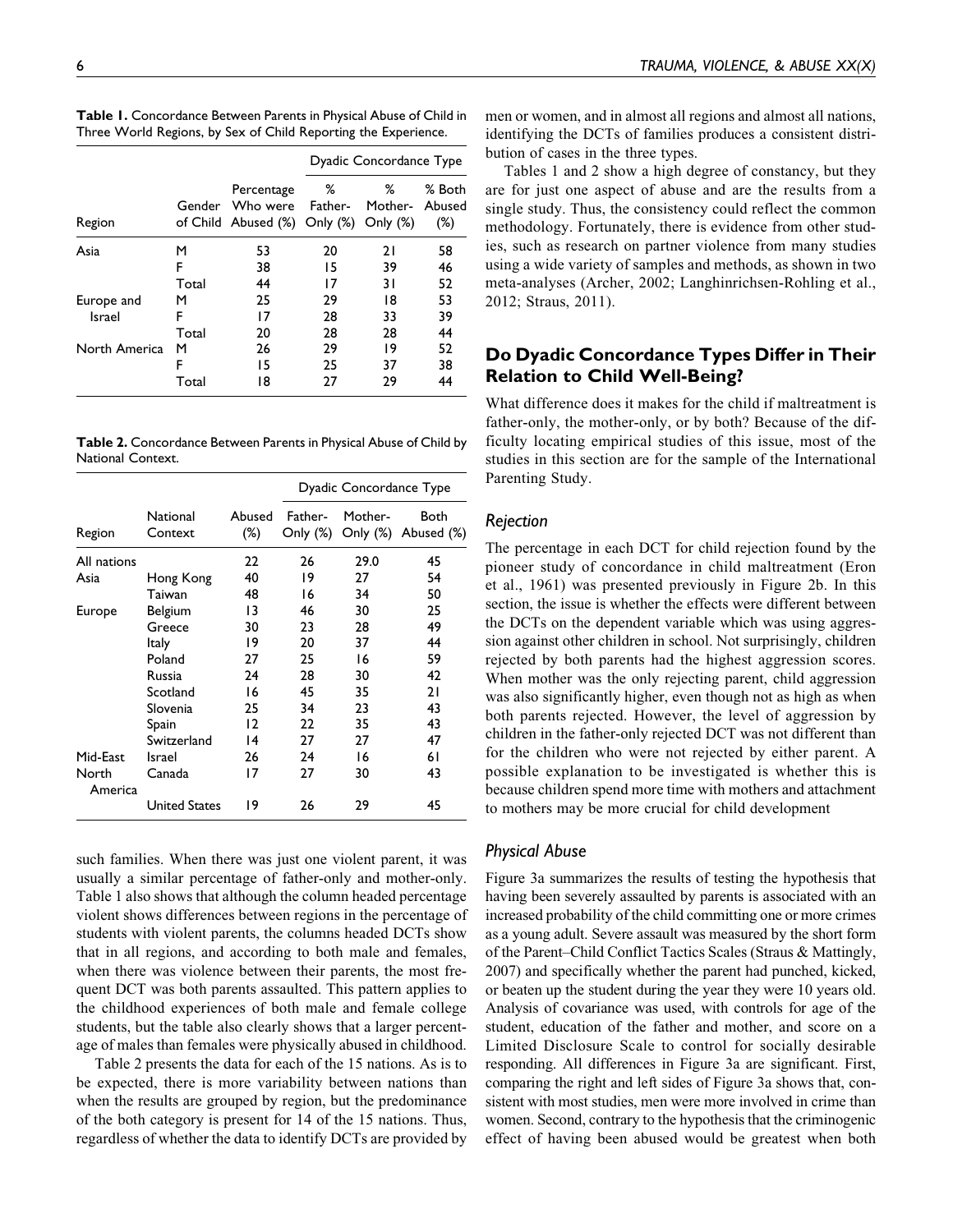

Figure 3. Relation of concordance in child maltreatment to subsequent child behavior problems.

| Region         | n     | $(\%)$ | Father-Only Mother-Only<br>(%) | Both<br>Assaulted (%) |
|----------------|-------|--------|--------------------------------|-----------------------|
| Any assault    |       |        |                                |                       |
| All regions    | 1.485 | 25.4   | 22.4                           | 52.3                  |
| Asia           | 110   | 30.9   | 14.5                           | 54.5                  |
| Europe         | 655   | 28.5   | 21.7                           | 49.8                  |
| Israel         | 48    | 60.4   | 6.3                            | 33.3                  |
| North America  | 672   | 18.9   | 25.4                           | 55.7                  |
| Severe assault |       |        |                                |                       |
| All regions    | 733   | 30.2   | 16.5                           | 53.3                  |
| Asia           | 81    | 32.1   | 18.5                           | 49.4                  |
| Europe         | 313   | 38.3   | 15.7                           | 46.0                  |
| Israel         | 18    | 38.9   | 0.0                            | 61.1                  |
| North America  | 32 I  | 21.2   | 17.8                           | 61.1                  |

Table 3. Concordance in Assault Between Parents of University Students in 15 Nations.

Note. Data collected from the International Parenting Study.

parents abuse, the results for both men and women show that the strongest relation to crime is for physical abuse by the father. Second, students in the mother-only category have higher crime scores than students of the same sex in the Neither category, but not as much greater as for those in the father-only category. This was very different than what was in the previous section on the relation of DCTs in child rejection to aggression by the child. This is an example of the need for replication, as discussed later, and the need for research on the mediating or moderating processes which could explain the differences between the three DCTs in child outcomes.

# **Neglect**

Figure 3b summarizes the results for the hypothesis that neglect is associated with an increased probability of depression as a young adult. The criterion of neglect was a score at or above the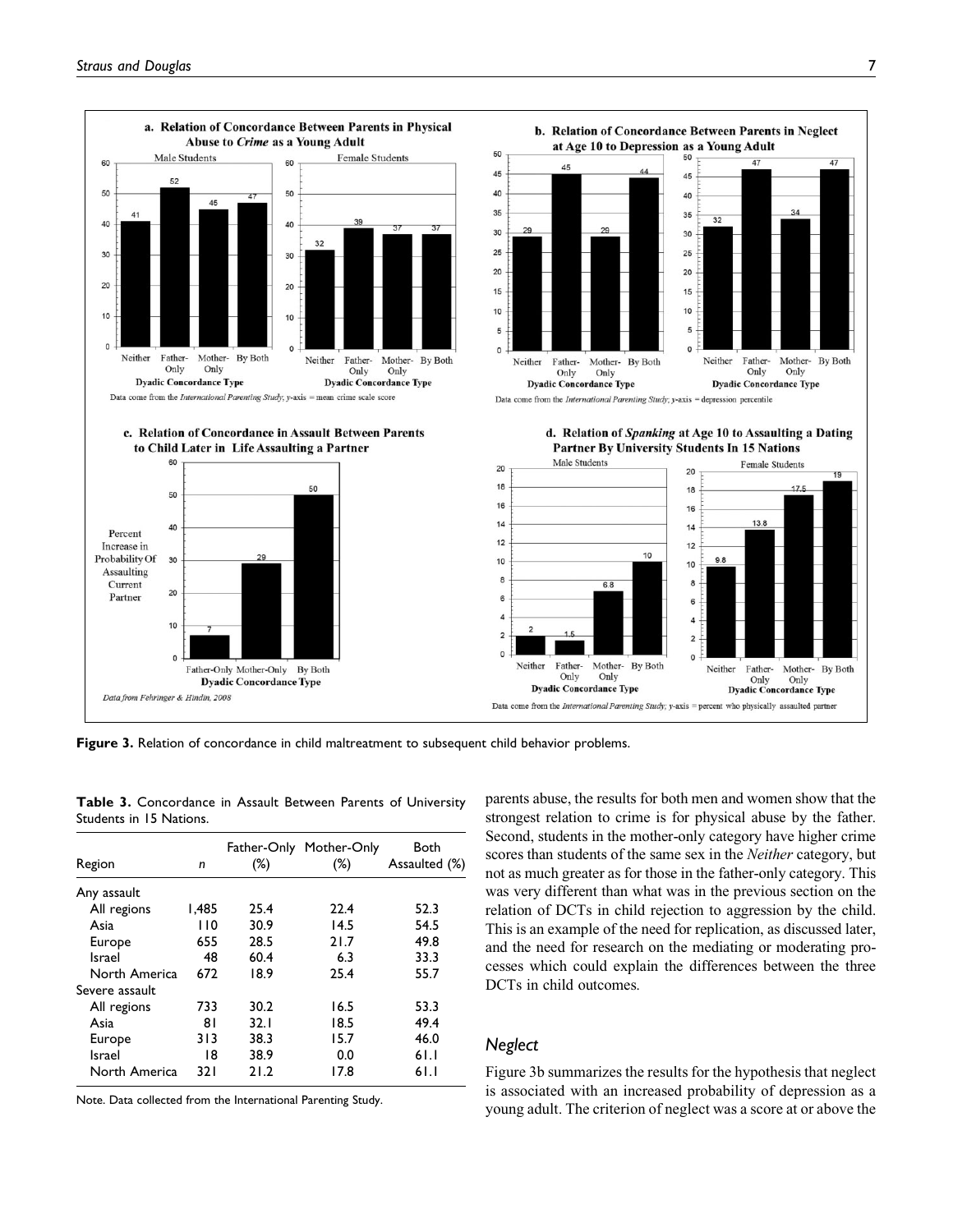60th percentile on the Multidimensional Neglect Scale (Kaufman Kantor et al., 2004; Straus, 2006; Straus & Kaufman Kantor, 2005; Straus & Savage, 2005). As expected, depression was high when both parents neglected. Based on research showing closer bonds between children and mothers than fathers, we also expected that depression would be higher when only the mother neglected than when only the father neglected. But Figure 3b shows that for this sample, father-only neglect was associated with more depression.

Again, replication is needed. In addition to replication, research is needed to investigate the potential reasons for the relationships between different DCTs and various outcomes.

# Violence Between Parent

Figure 3c summarizes the results of a longitudinal study of a birth cohort in the Philippines (Fehringer & Hindin, 2008). Violence between the mothers and their partners was measured. When the children were young adults, violence was measured in their marital relationship. This longitudinal design minimizes the risk of retrospective recall bias. The results are consistent with other studies which found that children exposed to interparental violence have an increased probability of physically abusing their own partner. It refines those results by showing that the risk of intergeneration transmission of partner violence is the greatest when both parents assault. This is important for treatment and prevention efforts. Prior research indicates that boys are more prone to developing externalizing behavior problems (e.g., aggression, impulsivity) as a result of child abuse, whereas girls more commonly develop internalizing problems (e.g., depression, social withdrawal; Widom, 1989), such that perpetration of abuse might be an extension of such externalizing problems among abused boys.

## CP by Parents

Figure 3d summarizes the results on the relation of experiencing legal CP as a child to physically assaulting a dating partner later in life, after controlling for the level of misbehavior that led to the spanking and whether the parent also physically abused. The data are from the study of university students in 15 nations (Straus, 2013). Consistent with many other studies of the link between having been the victim of this aspect of violent socialization practiced by most American parents (Straus et al., 2014b), Figure 3d shows a strong link between spanking and later hitting a dating partner. The strongest link is for children hit by both parents. One aspect of Figure 3d that might be surprising is the stronger link between spanking and hitting a dating partner shown for women (right panel of Figure 3d) than for men. This result is consistent with the two meta-analyses cited previously which found the percentage of women who assaulted a male partner was about the same as the percentage of men who assaulted a female partner. However, this chart shows more women than men assaulted a partner. This is probably because studies of partner violence over the life course have found that, among young women, female perpetration is higher than male. By the time that men and women reach their late

20s, the rates become similar and stay that way for the rest of the life course (Archer, 2000; Stets & Straus, 1989; Suitor, Pillemer, & Straus, 1990).

# **Discussion**

## Summary

The purpose of this article was to document the prevalence and extent of DCTs among perpetrators of child abuse and neglect, children's exposure to violence in the home, and CP. Furthermore, to assess the potential influence that differing DCT patterns may have on child well-being. The research summarized here found that having just one parent mistreat a child tends to occur in only about a quarter of cases. The most frequent pattern is that, when there is child mistreatment present, in about half the cases, both parents engaged in the abusive behavior. An objective of this article was to introduce use of DCTs as a practical way to identify cases in a way that calls attention to this pattern, while also identifying when abuse is by the mother-only or the fatheronly. The research in this article suggests that, when abuse is by just one parent, it is just as often the father as the mother.

In addition to being a practical typology, DCTs are a step toward a family system or whole-family approach to understanding child maltreatment. DCTs facilitate testing hypothesis about the effects for children of this aspect of the family system. Although DCTs describe only the parental dyadic subsystem of a family, not the full family system, analysis of this dyadic subsystem is an important step beyond the individual perpetrator mode of description and analysis. DCTs identify an important difference in what mistreated children experience. DCTs are also applicable to cases where the presenting parent is a single parent because other care takers such as the grandmother are often involved. The research summarized indicates that when children are faced with two caretakers who abuse, even if the severity of abuse is not greater than by one, it is a different experience. Research on the nature of that difference is needed to provide an empirical basis for helping those children.

The research results presented suggest that the three DCTs (mother-only, father-only, and both) tend to differ in the degree to which they are associated with child social and behavioral problems. The both type is usually but not always worse for children. Research to further understand the processes that result in abuse by fathers occurring almost as often as abuse by mothers, despite the lower average child care involvement of fathers, is needed. Another example is the finding that neglect, when it was only by fathers, had a *stron*ger relation to child depression than neglect when it is only by the mother. The result cited was statistically significant but could reflect unique characteristics of that study and is another example of the need for replication discussed in the next section.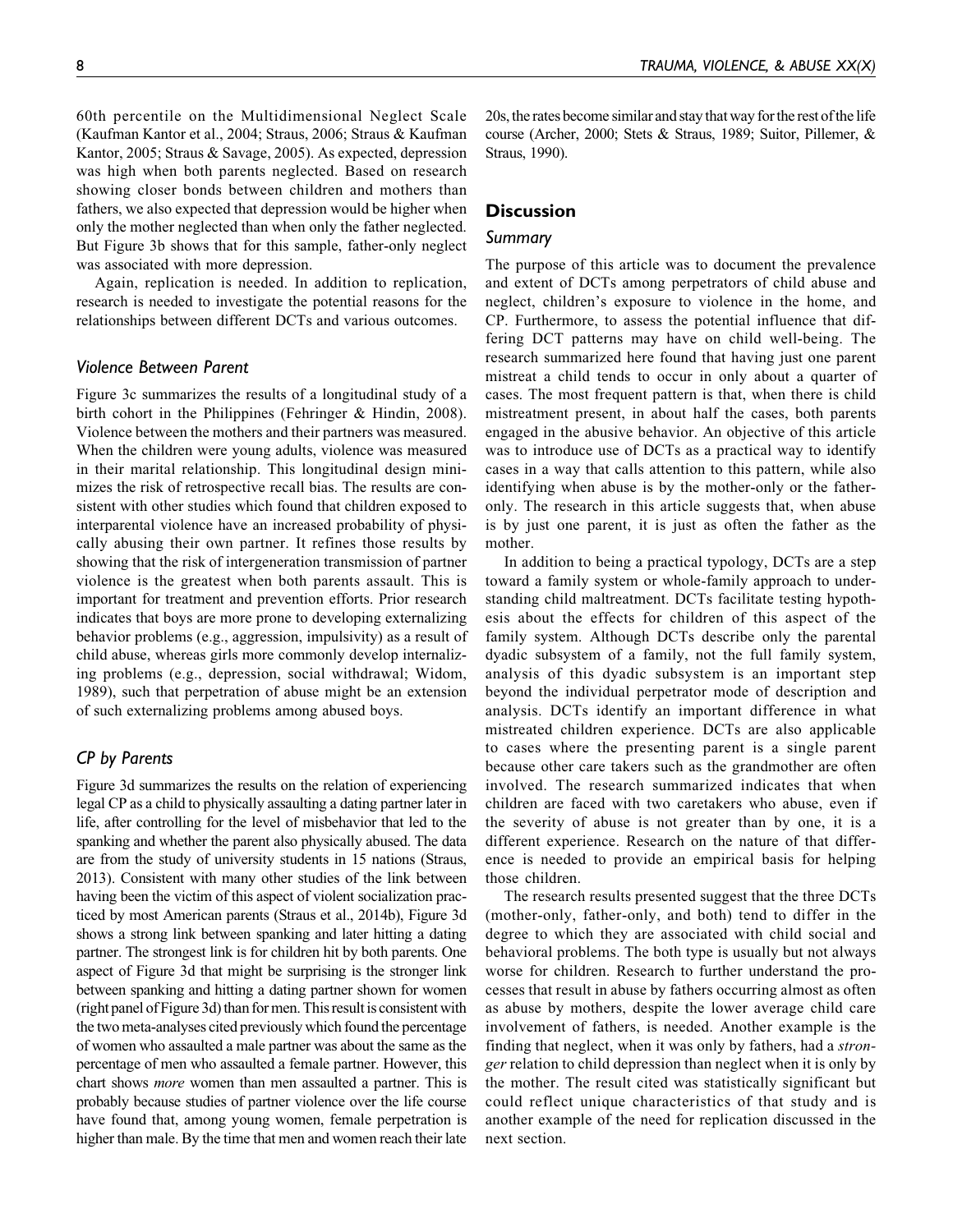#### Limitations

A considerable amount of empirical research was covered in this article, but meta-analyses and systematic reviews are needed to examine the percentage of mother-only, fatheronly, or both for each type of maltreatment and the extent to which the effects differ for children.

Although the percentage in each DCT for different forms of maltreatment is supported by replications with similar percentages, when the issue is differences in the effects for children of being in one or the other of the three DCTs, there are few replications. The need for replication applies to every facet explored in this article as well as to all science. This was dramatically illustrated by the results of a study of 100 articles published in leading psychology journals (Open Science Collaboration, 2015). No evidence of fraud was found, but there were many instances of failure to replicate. The need for replication and further theoretical analysis is also suggested by the research of Edwards, Desai, Gidycz, and VanWynsberghe (2009) as well as Kaura and Allen (2004).

## **Conclusions**

The research examples in this article suggest that more attention needs to be paid to multiple perpetrators. Most of the examples show that, regardless of the type of mistreatment, close to half, and usually more than half, of cases involved both father and mother as perpetrator. However, there are important exceptions such as the much lower percentage in the both DCT in cases known to U.S. CPS (25%). This could reflect administrative procedures in investigating and classifying cases. However, even assuming the actual prevalence of both is 25%, while about half of that of most other studies still suggests the potential value of giving more attention to multiple perpetrators within single-family systems. Moreover, even when the percentage of father-only is low, there can be considerable mistreatment by fathers. A study of a Mexican national sample of physical abuse in a sample of women who were either married or cohabiting with partners (Frias & Castro, 2014) found father-only 5%, mother-only 56%, and both 38%. Thus, although the father-only was rare, the use of DCT showed helped to identify cases to reveal that 43% fathers had abused overall.

Multiple perpetration is important not only because it is so prevalent, but also because, as discussed in this article, it is likely to have a greater adverse psychological effect for children and because abuse by different categories of caretakers can have different effects on children and may require different steps to support parents in the use of nonabusive or neglectful parenting strategies. Current research and treatment do not adequately take that into account because there tends to be an assumption that mothers are the perpetrators of child maltreatment and fathers are the perpetrators of partner violence. The research reported in this article suggests that each case needs to be examined to determine whether it is an instance of father-only, mother-only, or both for each mode of mistreatment experienced by a child. If DCTs are identified, researchers can build steps into their data analysis to examine these three types and once a clinician or case manager asks about the behavior of multiple caregivers in the household, they can use the information to help develop a treatment plan that incorporates this fundamental aspect of each family.

### Authors' Note

This article is a revision of the Charles T. Hendrix Keynote Address, presented at the American Professional Society on the Abuse of Children 2015 Colloquium in Boston, July 22–25, 2015. Articles on this and related topics can be downloaded from [http://pubpages.un](http://pubpages.unh.edu/~mas2) [h.edu/](http://pubpages.unh.edu/~mas2) $\sim$ [mas2](http://pubpages.unh.edu/~mas2). Early stages of this work was supported by National Institute of Mental Health grant T32MH15161 and the University of New Hampshire. At Dr. Straus's request, the final revisions to this paper were made by Dr. Emily M. Douglas after Dr. Murray A. Straus' death in May 2016.

#### Declaration of Conflicting Interests

The author(s) declared no potential conflict of interest with respect to the research, authorship, and/or publication of this article.

#### Funding

The author(s) received no financial support for the research, authorship, and/or publication of this article.

#### References

- Alexander, P. C. (2014). Intergenerational cycles of trauma and violence: An attachment and family systems perspective. New York, NY: W.W. Norton & Company.
- Archer, J. (2000). Sex differences in aggression between heterosexual partners: A meta-analytic review. Psychological Bulletin, 126, 651–680. doi:10.1031//0033-2909.126.5.651
- Archer, J. (2002). Sex differences in physically aggressive acts between heterosexual partners: A meta-analytic review. Aggression and Violent Behavior, 7, 313–351. doi:10.1037/0033-2909. 126.5.651
- Bates, E. A., & Graham-Kevan, N. (2016). Is the presence of control related to help-seeking behavior? A test of Johnson's assumptions regarding sex differences and the role of control in intimate partner violence. Partner Abuse, 7, 3–25. doi:10.1891/1946-6560.7.1.3
- Baynes, P., & Holland, S. (2012). Social work with violent men: A child protection file study in an English local authority. Child Abuse Review, 21, 53–65. doi:10.1002/car.1159
- Bourassa, C., Lavergne, C., Damant, D., Lessard, G., & Turcotte, P. (2008). Child welfare workers' practice in cases involving domestic violence. Child Abuse Review, 17, 174–190. doi:10.1002/car. 1015
- Desmarais, S. L., Reeves, K. A., Nicholls, T. L., Telford, R. P., & Fiebert, M. S. (2012). Prevalence of physical violence in intimate relationships, Part 2: Rates of male and female perpetration. Partner Abuse, 3, 170–198. doi:10.1891/1946-6560.3.2.170
- Devaney, J. (2008). Chronic child abuse and domestic violence: Children and families with long-term and complex needs. Child & Family Social Work, 13, 443–453. doi:10.1111/j.1365-2206. 2008.00559.x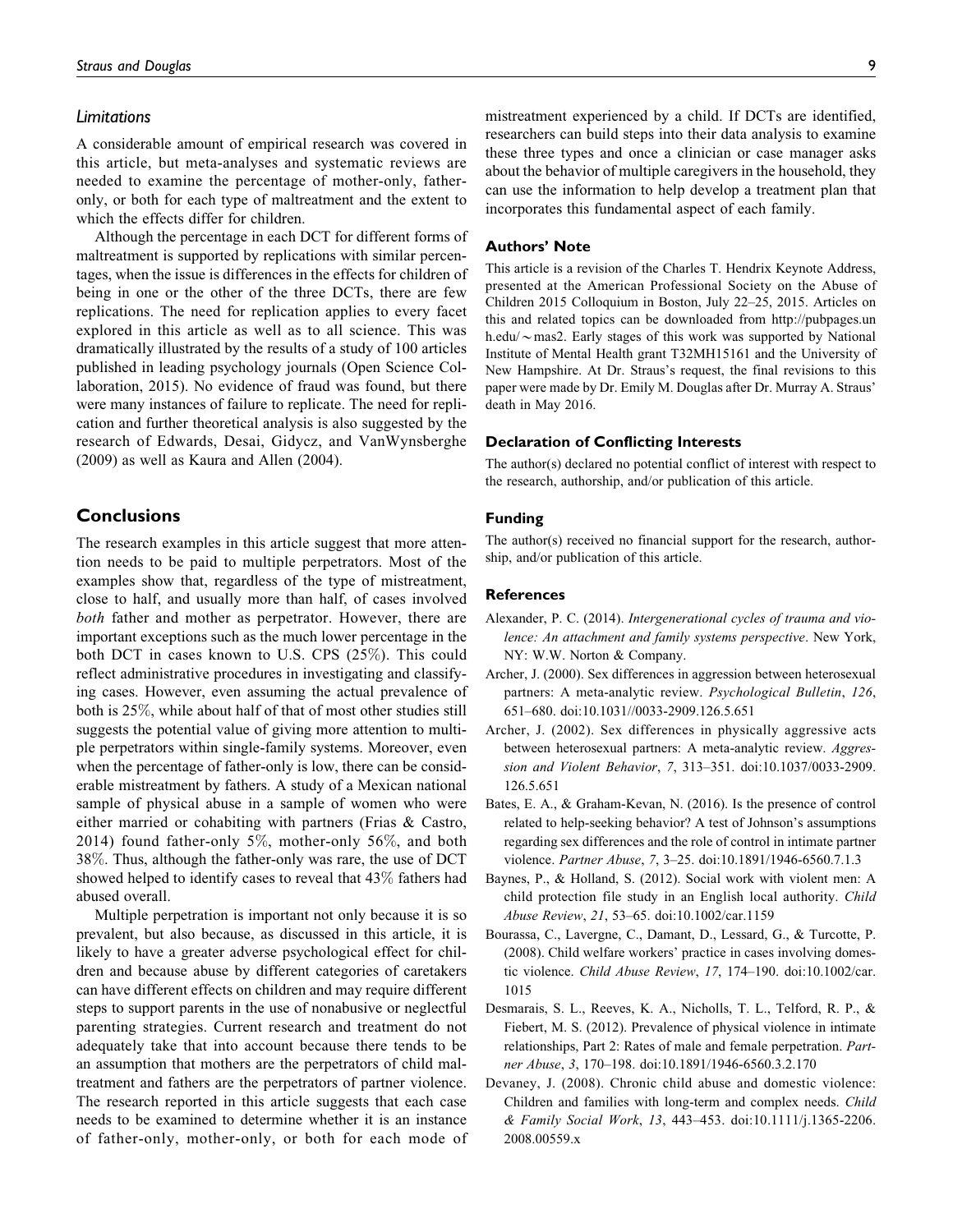- Douglas, E. M., & Hines, D. A. (2016). Children whose fathers seek help for partner violence victimization: Descriptive characteristics and their behavioral health as compared to a population-based sample. Violence and Victims, 31, 251–273. doi:10.1891/0886- 6708.VV-D-14-00115
- Edwards, K. M., Desai, A. D., Gidycz, C. A., & VanWynsberghe, A. (2009). College women's aggression in relationships: The role of childhood and adolescent victimization. Psychology of Women Quarterly, 33, 255–265.
- Eron, L., Banta, T. J., Walder, L. O., & Laulicht, J. H. (1961). Comparison of data obtained from mothers and fathers on childrearing practices and their relation to child aggression. Child Development, 32, 457–472.
- Fehringer, J. A., & Hindin, M. J. (2008). Like parent, like child: Intergenerational transmission of partner violence in Cebu, the Philippines. Journal of Adolescent Health, 44, 363–371. doi:10. 1016/j.jadohealth.2008.08.012
- Frias, S. M., & Castro, R. (2014). Violencia familiar en contra de las mujeres mexicanas. In I. Casique & R. Castro (Eds.), Expresiones y contextos de la violencia contra las mujeres en Mexico (pp. 259–312). Cuernavaca, Mexico: CRIM-UNAM-INMUJERES.
- Gershoff, E. T. (2002). Corporal punishment by parents and associated child behaviors and experiences: A meta-analytic and theoretical review. Psychological Bulletin, 128, 539–579.
- Henry, J. (1963/1974). Making pete tough. In S. K. Steinmetz & M. A. Straus (Eds.), Violence in the family (pp. 238–240). New York, NY: Harper and Row.
- Holden, G. W., Geffner, R., & Jouriles, E. N. (1998). Children exposed to marital violence: Theory, research, and applied issues. Washington, DC: American Psychological Association.
- Kaufman Kantor, G., Holt, M. K., Mebert, C. J., Straus, M. A., Drach, K. M., Ricci, L. R., ... Brown, W. (2004). Development and preliminary psychometric properties of the Multidimensional Neglectful Behavior Scale-Child Report. Child Maltreatment, 9, 409–428.
- Kaura, S. A., & Allen, C. M. (2004). Dissatisfaction with relationship power and dating violence perpetration by men and women. Journal of Interpersonal Violence, 19, 576–588. doi:10.1177/ 0886260504262966
- Kwong, M. J., Bartholomew, K., Henderson, A. J. Z., & Trinke, S. J. (2003). The intergenerational transmission of relationship violence. Journal of Family Psychology, 17, 288–301.
- Langhinrichsen-Rohling, J., Selwyn, C., & Rohling, M. L. (2012). Rates of bidirectional versus unidirectional intimate partner violence across samples, sexual orientations, and race/ethnicities: A comprehensive review. Partner Abuse, 3, 199–230. doi:10.1891/ 1946-6560.3.2.199
- Lansford, J. E. (2010). The special problem of cultural differences in effects of corporal punishment. Law and Contemporary Problems, 73, 89–106.
- Lansford, J. E., Sharma, C., Malone, P. S., Woodlief, D., Dodge, K. A., Oburu, P., ... Di Giunta, L. (2014). Corporal punishment, maternal warmth, and child adjustment: A longitudinal study in eight countries. Journal of Clinical Child and Adolescent Psychology, 43, 670–685. doi:10.1080/15374416.2014.893518
- Michel-Smith, Y., & Straus, M. (2014). Dyadic patterns of perpetration of physical assault and injury of dating partners by male and female university students in 32 Nations. Paper presented at the Stockholm Criminology Symposium, Stockholm, Sweden. Retrieved from [http://pubpages.unh.edu/](http://pubpages.unh.edu/~mas2) $\sim$ [mas2](http://pubpages.unh.edu/~mas2)
- Miranda, M. C., Affuso, G., Esposito, C., & Bacchini, D. (2015). Parental acceptance–rejection and adolescent maladjustment: Mothers' and fathers' combined roles. Journal of Child and Family Studies, 25, 1352–1362. doi:10.1007/s10826-015-0305-5
- Moretti, M. M., Bartolo, T., Craig, S., Slaney, K., & Odgers, C. (2014). Gender and the transmission of risk: A prospective study of adolescent girls exposed to maternal versus paternal interparental violence. Journal of Research on Adolescence, 24, 80–92. doi:10.1111/jora.12065
- Open Science Collaboration. (2015). Estimating the reproducibility of psychological science. Science, 349. doi:10.1126/science. aac4716
- Rebellon, C. J., & Straus, M. A. (2014). Corporal punishment by parents and it's relation to subsequent social concern and crime by male and female university students in 15 Nations. Paper presented at the International Family Violence and Child Victimization Research Conference, Sheraton Harborshide Hotel, Portsmouth, NH, July 7. Retrieved from [http://pubpages.unh.edu/](http://pubpages.unh.edu/~mas2)  $\sim$ [mas2](http://pubpages.unh.edu/~mas2)
- Riggs, S. A., Cusimano, A. M., & Benson, K. M. (2011). Childhood emotional abuse and attachment processes in the dyadic adjustment of dating couples. Journal of Counseling Psychology, 58, 126–138. doi:10.1037/a0021319
- Rodriguez, L. M., & Straus, M. A. (2016). Dyadic conceptualization, measurement, and analysis of family violence. In P. Sturmey, (Ed.) Wiley handbook of violence and aggression. New York, NY: John Wiley. Retrieved from [http://pubpages.unh.edu/](http://pubpages.unh.edu/~mas2/) $\sim$ [mas2/](http://pubpages.unh.edu/~mas2/) IN PRESS.
- Rohner, R. P., & Khaleque, A. (2005). Handbook for the study of parental acceptance and rejection. Storrs, CT: Rohner Research Publications.
- Runyan, D. K., Curtis, P., Hunter, W. M., Black, M., Kotch, J. B., Bangdiwala, S., ... Landsverk, J. (1998). LONGSCAN: A consortium for longitudinal studies of maltreatment and the life course of children. Aggression and Violent Behavior: A Review Journal, 3, 275–285.
- Sedlak, A. J., Mettenburg, J., Basena, M., Petta, I., McPherson, K., Greene, A., & Li, S. (2010). Fourth National Incidence Study of Child Abuse and Neglect (NIS-4): Report to Congress. Washington, DC: U.S. Department of Health and Human Services, Administration for Children and Families.
- Sorenson, S. B., & Taylor, C. A. (2005). Female aggression toward male intimate partners: An examination of social norms in a community-based sample. Psychology of Women Quarterly, 29, 78–96.
- Stets, J. E., & Straus, M. A. (1989). The marriage license as a hitting license: A comparison of assaults in dating, cohabiting, and married couples. Journal of Family Violence, 4, 161–180. Also in Murray A. Straus and Richard J. Gelles "Physical violence in American families: Risk factors and adaptations in violence in 8145 families". Transaction Books, 1989.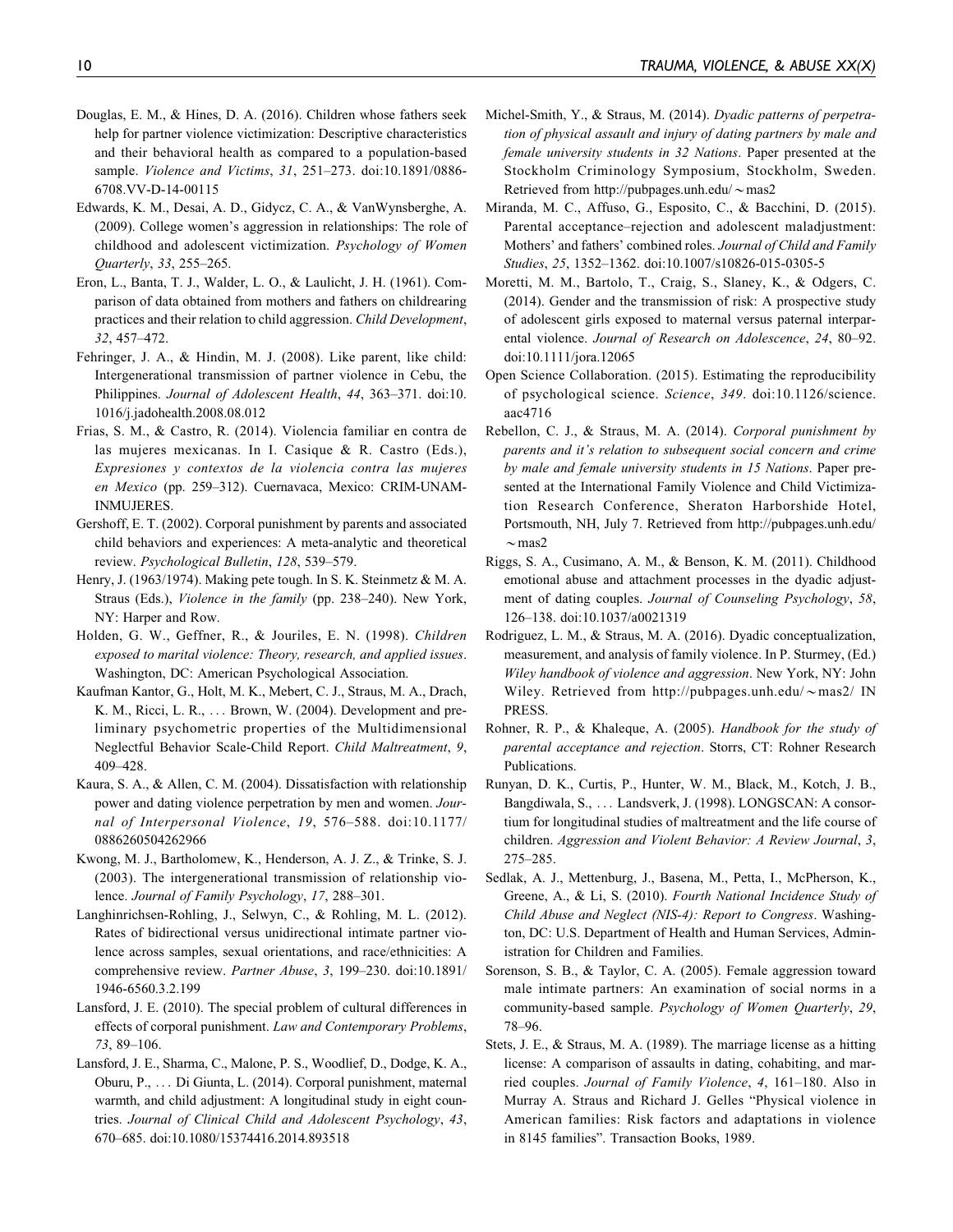- Stets, J. E., & Straus, M. A. (1990). Gender differences in reporting of marital violence and its medical and psychological consequences. In M. A. Straus & R. J. Gelles (Eds.), Physical violence in American families: Risk factors and adaptations to violence in 8,145 families (pp. 151–166). New Brunswick, NJ: Transaction Publishers.
- Straus, M. A. (1992). Children as witnesses to marital violence: A risk factor for lifelong problems among a nationally representative sample of American men and women. In D. F. Schwartz (Ed.), Children and violence: Report of the twenty-third Ross roundtable on critical approaches to common pediatric problems (pp. 98–108). Columbus, OH: Ross Laboratories.
- Straus, M. A. (1999). The controversy over domestic violence by women: A methodological, theoretical, and sociology of science analysis. In X. B. Arriaga & S. Oskamp (Eds.), Violence in intimate relationships (pp. 17–44). Thousand Oaks, CA: Sage.
- Straus, M. A. (2001). Beating the devil out of them: Corporal punishment in American families and its effects on children (2nd ed.). New Brunswick, NJ: Transaction Publishers.
- Straus, M. A. (2003). Guide to the multidimensional neglectful behavior scales. Durham, NH: Family Research Laboratory. Retrieved from [http://pubpages.unh.edu/](http://pubpages.unh.edu/~mas2) $\sim$ [mas2](http://pubpages.unh.edu/~mas2)
- Straus, M. A. (2006). Cross-cultural reliability and validity of the multidimensional neglectful behavior scale adult recall short form. Child Abuse & Neglect, 30, 1257–1279.
- Straus, M. A. (2008). Traumatic and positive methods of correcting children's misbehavior: How to identify them clinically & how they are measured in a 40 nation collaborative study. Paper presented at the Paper presented at the International Conference On Violence, Abuse and Trauma, Alliant University International, San Diego, CA. Retrieved from [https://pubpages.unh.edu/](https://pubpages.unh.edu/~mas2/DD08%20Traumatic%20%20Positive%20Methods%20-%20no%20extras-%20San%20Diego%20[Compatibility%20Mode].pdf) $\sim$ [mas2/](https://pubpages.unh.edu/~mas2/DD08%20Traumatic%20%20Positive%20Methods%20-%20no%20extras-%20San%20Diego%20[Compatibility%20Mode].pdf) [DD08](https://pubpages.unh.edu/~mas2/DD08%20Traumatic%20%20Positive%20Methods%20-%20no%20extras-%20San%20Diego%20[Compatibility%20Mode].pdf)%[20Traumatic](https://pubpages.unh.edu/~mas2/DD08%20Traumatic%20%20Positive%20Methods%20-%20no%20extras-%20San%20Diego%20[Compatibility%20Mode].pdf)%[2 0](https://pubpages.unh.edu/~mas2/DD08%20Traumatic%20%20Positive%20Methods%20-%20no%20extras-%20San%20Diego%20[Compatibility%20Mode].pdf)%[20Positive](https://pubpages.unh.edu/~mas2/DD08%20Traumatic%20%20Positive%20Methods%20-%20no%20extras-%20San%20Diego%20[Compatibility%20Mode].pdf)%[20Methods](https://pubpages.unh.edu/~mas2/DD08%20Traumatic%20%20Positive%20Methods%20-%20no%20extras-%20San%20Diego%20[Compatibility%20Mode].pdf)%[20-](https://pubpages.unh.edu/~mas2/DD08%20Traumatic%20%20Positive%20Methods%20-%20no%20extras-%20San%20Diego%20[Compatibility%20Mode].pdf) %[20no](https://pubpages.unh.edu/~mas2/DD08%20Traumatic%20%20Positive%20Methods%20-%20no%20extras-%20San%20Diego%20[Compatibility%20Mode].pdf)%[20extras-](https://pubpages.unh.edu/~mas2/DD08%20Traumatic%20%20Positive%20Methods%20-%20no%20extras-%20San%20Diego%20[Compatibility%20Mode].pdf)%[20San](https://pubpages.unh.edu/~mas2/DD08%20Traumatic%20%20Positive%20Methods%20-%20no%20extras-%20San%20Diego%20[Compatibility%20Mode].pdf)%[20Diego](https://pubpages.unh.edu/~mas2/DD08%20Traumatic%20%20Positive%20Methods%20-%20no%20extras-%20San%20Diego%20[Compatibility%20Mode].pdf)%[20\[Compatibility](https://pubpages.unh.edu/~mas2/DD08%20Traumatic%20%20Positive%20Methods%20-%20no%20extras-%20San%20Diego%20[Compatibility%20Mode].pdf) %[20Mode\].pdf](https://pubpages.unh.edu/~mas2/DD08%20Traumatic%20%20Positive%20Methods%20-%20no%20extras-%20San%20Diego%20[Compatibility%20Mode].pdf)
- Straus, M. A. (2009). The national context effect: An empirical test of the validity of cross-national research using unrepresentative samples. Cross-Cultural Research: The Journal of Comparative Social Science, 43, 183–205. doi:10.1177/ 1069397109335770
- Straus, M. A. (2011). Gender symmetry and mutuality in perpetration of clinical-level partner violence: Empirical evidence and implications for prevention and treatment. Aggression and Violent Behavior, 16, 279–288. doi:10.1016/j.avb.2011.04.010
- Straus, M. A. (2013, November). Relation to crime by university students in 15 Nations of corporal punishment by father-only, mother-only, and both parents. Paper presented at the American Society of Criminology, Atlanta. Retrieved from [http://pubpages](http://pubpages.unh.edu/~mas2) [.unh.edu/](http://pubpages.unh.edu/~mas2) $\sim$ [mas2](http://pubpages.unh.edu/~mas2)
- Straus, M. A. (2015). Dyadic concordance and discordance in family violence: A powerful and practical approach to research and practice. Aggression and Violent Behavior. doi:10.1016/j.avb. 2015.04.011
- Straus, M. A., & Douglas, E. M. (Provisionally Accepted). Eight new developments, uses, and clarifications of the conflict tactics scales. Journal of Family Issues.
- Straus, M. A., Douglas, E. M., & Medeiros, R. A. (2014a). The primordial violence: Corporal punishment by parents, cognitive development, and crime. New York, NY: Routledge.
- Straus, M. A., Douglas, E. M., & Medeiros, R. A. (2014b). The primordial violence: Spanking children, psychological development, violence, and crime. New York, NY: Routledge.
- Straus, M. A., & Kaufman Kantor, G. (2005). Definition and measurement of neglectful behavior: Some general principles and guidelines. Child Abuse & Neglect, 29, 19–29.
- Straus, M. A., & Mattingly, M. J. (2007). A short form and severity level types for the parent-child conflict tactics scales. Durham: Family Research Laboratory, University of New Hampshire. Retrieved from: [http://pubpages.unh.edu/](http://pubpages.unh.edu/~mas2) $\sim$ [mas2](http://pubpages.unh.edu/~mas2)
- Straus, M. A., & Michel-Smith, Y. (2014). Mutuality, severity, and chronicity of violence by father-only, mother-only, and mutually violent parents as reported by university students in 15 nations. Child Abuse & Neglect, 38, 664–676. doi:10.1016/j.chiabu.2013. 10.004
- Straus, M. A., & Savage, S. A. (2005). Neglectful behavior by parents in the life history of university students in 17 Countries and its relation to violence against dating partners. Child Maltreatment, 10, 124–135. doi:10.1177/1077559505275507
- Suitor, J. J., Pillemer, K., & Straus, M. A. (1990). Marital violence in a life course perspective. In M. A. Straus & R. J. Gelles (Eds.), Physical violence in American families: Risk factors and adaptations to violence in 8,145 families (pp. 305-319). New Brunswick, NJ: Transaction.
- Taylor, C. A., Lee, S. J., Guterman, N. B., & Rice, J. C. (2010). Use of spanking for 3-year-old children and associated intimate partner aggression or violence. Pediatrics, 126, 415–424.
- Taylor, C. A., Manganello, J. A., Lee, S. J., & Rice, J. C. (2010). Mothers' spanking of 3-year-old children and subsequent risk of children's aggressive behavior. Pediatrics, 125, 1057–1065. doi: 10.1542/peds.2009-2678
- Trocmé, N., & Wolfe, D. A. (2001). Canadian incidence study of reported child abuse and neglect: Selected Results Child Maltreatment in Canada (pp. 1–52). Ottawa, Ontario: Minister of Public Works and Government Services Canada.
- U.S. Department of Health & Human Services. (2015). Child maltreatment 2013: Reports from the States to the National child abuse and neglect data systems-National statistics on child abuse and neglect. Washington, DC: Administration for Children & Families, U.S. Department of Health & Human Services.
- Widom, C. S. (1989). The cycle of violence. Science, 244, 160–166.

#### Author Biographies

Murray A. Straus was the Emeritus professor of Sociology and founder and codirector of the Family Research Laboratory at the University of New Hampshire. He was the president of three US scientific societies: National Council on Family Relations, Society for the Study of Social Problems, and Eastern Sociological Society. He was the author or coauthor of over 200 articles on the family, research methods, and South Asia; and 15 books, most recently The Primordial Violence: Spanking Children, Psychological Development, Violence and Crime (Routledge, 2014). Additional books included the